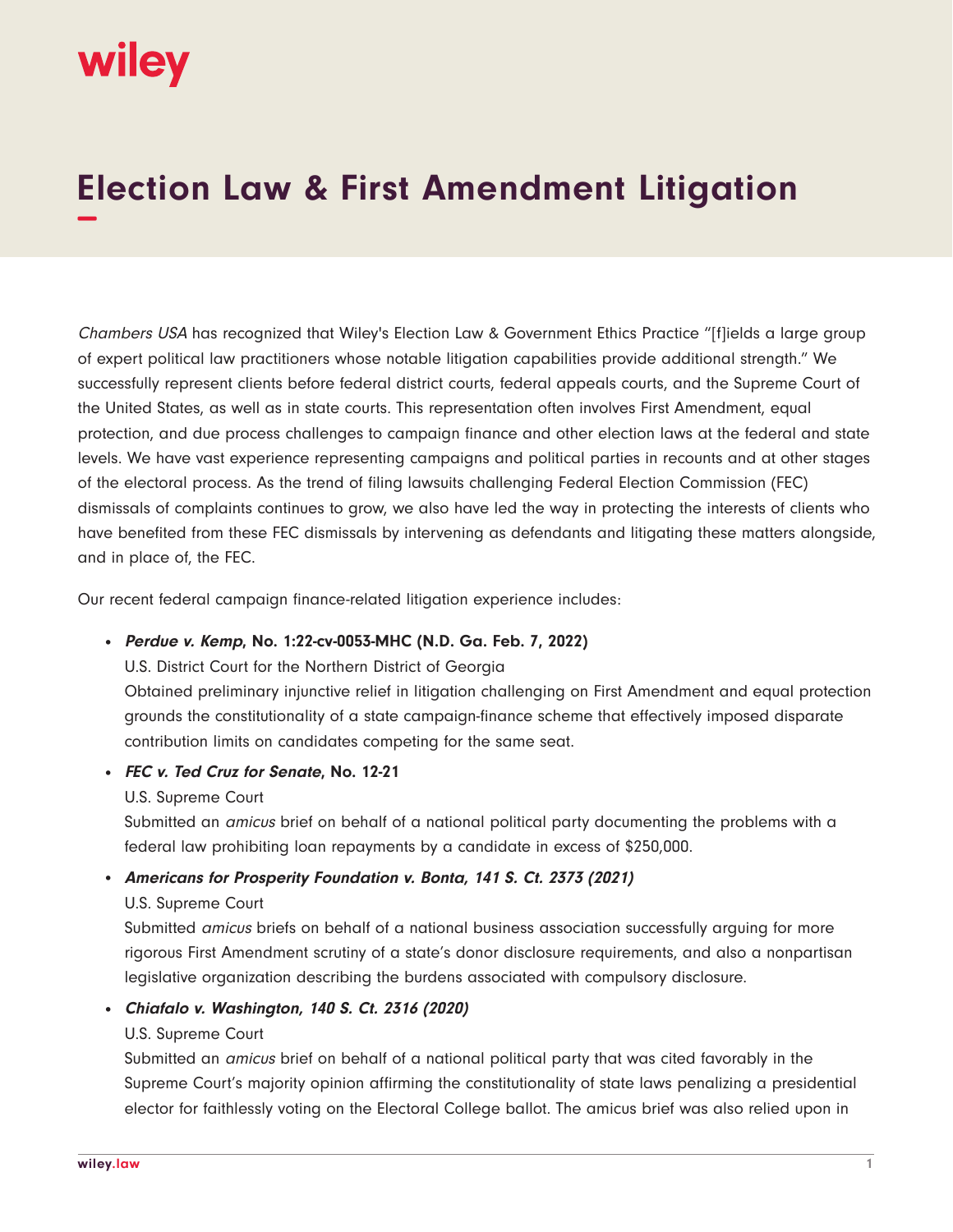The Wall Street Journal's lead editorial previewing oral argument.

- **Citizens for Responsibility & Ethics in Washington v. FEC, Case No. 16-cv-2255** U.S. District Court for the District of Columbia Currently litigating a challenge to the FEC's decision to dismiss an administrative enforcement complaint alleging that a 501(c)(4) organization must register and report as a political committee.
- **Citizens for Responsibility & Ethics in Washington v. FEC, 243 F. Supp. 3d 91 (2017)** U.S. District Court for the District of Columbia Obtained partial dismissal of a complaint challenging the FEC's decision to dismiss an administrative enforcement complaint filed by a third party against a  $501(c)(4)$  nonprofit organization.
- **Van Hollen v. FEC, 811 F.3d 486 (2016)** U.S. Court of Appeals for the District of Columbia Circuit Successfully appealed a district court's decision to strike down an FEC regulation limiting disclosure obligations for electioneering communications.

#### ● **Crossroads Grassroots Policy Strategies v. FEC, 788 F.3d 312 (2015)**

U.S. Court of Appeals for the District of Columbia Circuit Secured the right of a 501(c)(4) organization, which was the beneficiary of a favorable decision by the FEC, to intervene as a defendant in a suit challenging the FEC's decision.

● **American Tradition Partnership, Inc. v. Bullock, 132 S. Ct. 2490 (2012) Citizens United v. FEC, 558 U.S. 310 (2010)**

U.S. Supreme Court

Submitted briefs amicus curiae to the Supreme Court on behalf of the U.S. Chamber of Commerce, with Wiley's arguments cited by the Court at oral argument and in its groundbreaking Citizens United v. FEC opinion.

Our state-level campaign finance and election litigation experience includes:

#### ● **Senator Amanda Chase v. Republican Party of Virginia, Inc. (2021)**

Richmond Circuit Court, Virginia

Won dismissal of complaint challenging state party's decision to move forward with a primary for electing statewide candidates for 2021 elections.

● **DCCC v. Virginia State Board of Elections (2020)**

Richmond Circuit Court, Virginia Intervened on behalf of the NRCC and two congressional district party chairs to defeat efforts to remove two duly-certified Republican candidates from the November ballot.

● **Center for Individual Freedom v. Tennant, 706 F.3d 270 (2013)** U.S. Court of Appeals for the Fourth Circuit **Center for Individual Freedom v. Carmouche, 449 F.3d 655 (2006)** U.S. Court of Appeals for the Fifth Circuit **Center for Individual Freedom v. Corbett, No. 07-2792 (2007)**